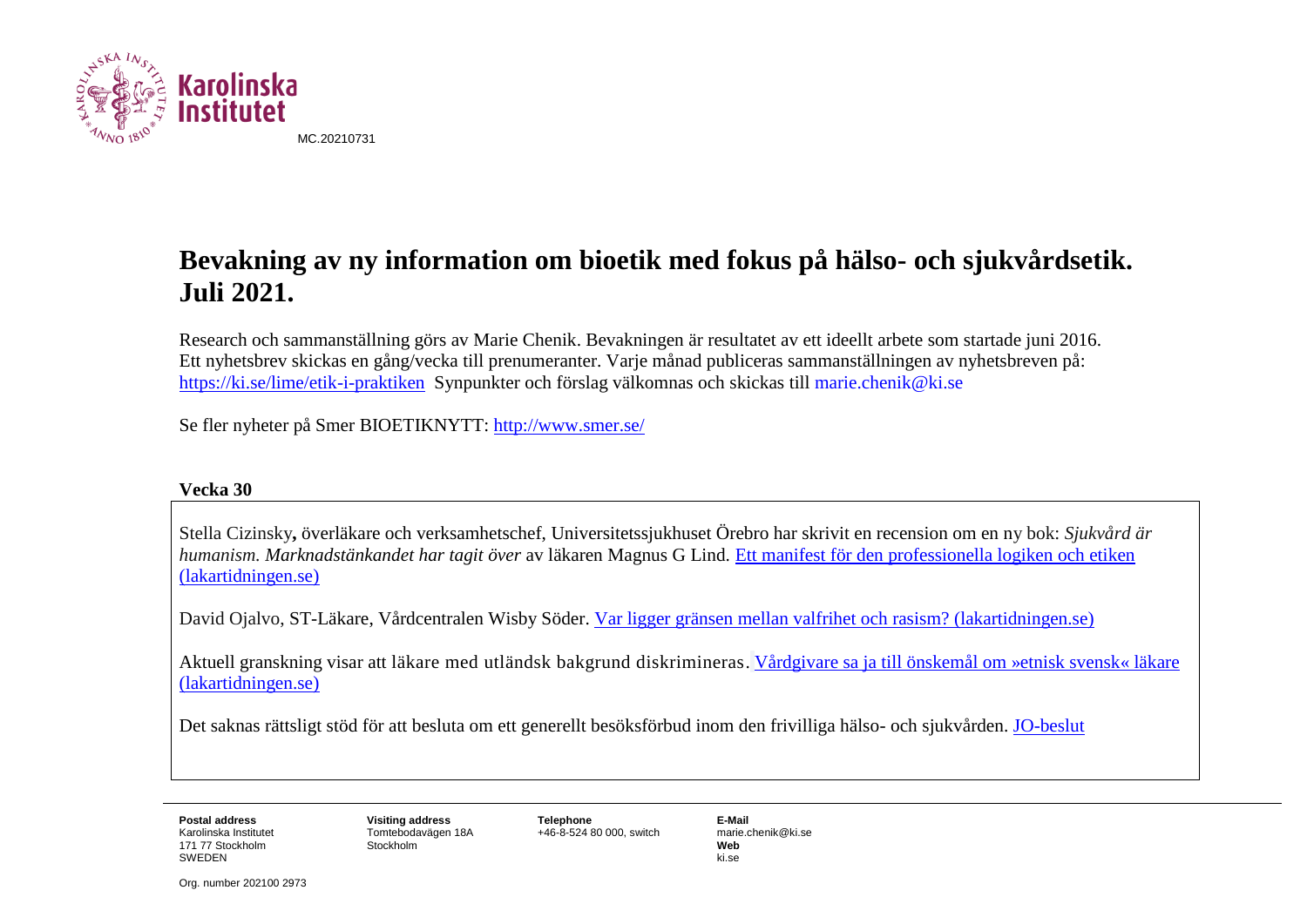Mickey Trockel, Christine Sinsky, Colin P. West, Liselotte N. Dyrbye, Michael Tutty, Lindsey Carlasare, Hanhan Wang, Tait Shanafelt. Self-valuation Challenges in the Culture and Practice of Medicine and Physician Well-being. Mayo Clinic Proceedings. 2021.<https://www.sciencedirect.com/science/article/pii/S0025619621000513>

Paula A Rochon, Surbhi Kalia, Paul Higgs. Gendered ageism: addressing discrimination based on age and sex. The Lancet. 2021. [https://doi.org/10.1016/S0140-6736\(21\)01636-6.](https://doi.org/10.1016/S0140-6736(21)01636-6)

Stephanie Solomon Cargill, Andrea Eidsvik, Marilyn Lamm. Updating the ethical guidance for gene and cell therapy research participation. Molecular Therapy. 2021.<https://www.sciencedirect.com/science/article/pii/S1525001621003634>

Mazor J. On the Child's Right to Bodily Integrity: When Is the Right Infringed? *The Journal of Medicine and Philosophy: A Forum for Bioethics and Philosophy of Medicine*, Volume 46, Issue 4, August 2021, Pages 451–465. <https://doi.org/10.1093/jmp/jhab013>

Free online course "Research in global health emergencies: ethical issues". The Global Health Network in collaboration with The Nuffield Council on Bioethics. [Research in global health emergencies: Ethical issues • Global Health Training Centre \(tghn.org\)](https://globalhealthtrainingcentre.tghn.org/research-global-health-emergencies-ethical-issues/)

University of Bristol. The spring school for methods and methodology in empirical bioethics will be held in Amsterdam from 4th-7thApril 2022. Further information on this event will be anounced separatedly.

Keisha Ray, PhD. ["We Are Not Here to Save Bioethics:" Amplifying Diverse Voices in Bioethics | Bioethics.net](https://www.bioethics.net/2021/07/we-are-not-here-to-save-bioethics-amplifying-diverse-voices-in-bioethics/)

Nakazawa, E., Yamamoto, K., London, A.J. et al*. Solitary death and new lifestyles during and after COVID-19: wearable devices and public health ethics*. BMC Med Ethics 22, 89 (2021).<https://doi.org/10.1186/s12910-021-00657-9>

Turbitt, E. et al. *Enrolling Children in Clinical Trials for Genetic Neurodevelopmental Conditions: Ethics, Parental Decisions, and Children's Identities.* Ethics & Human Research, 43: 27-36. <https://doi.org/10.1002/eahr.500097>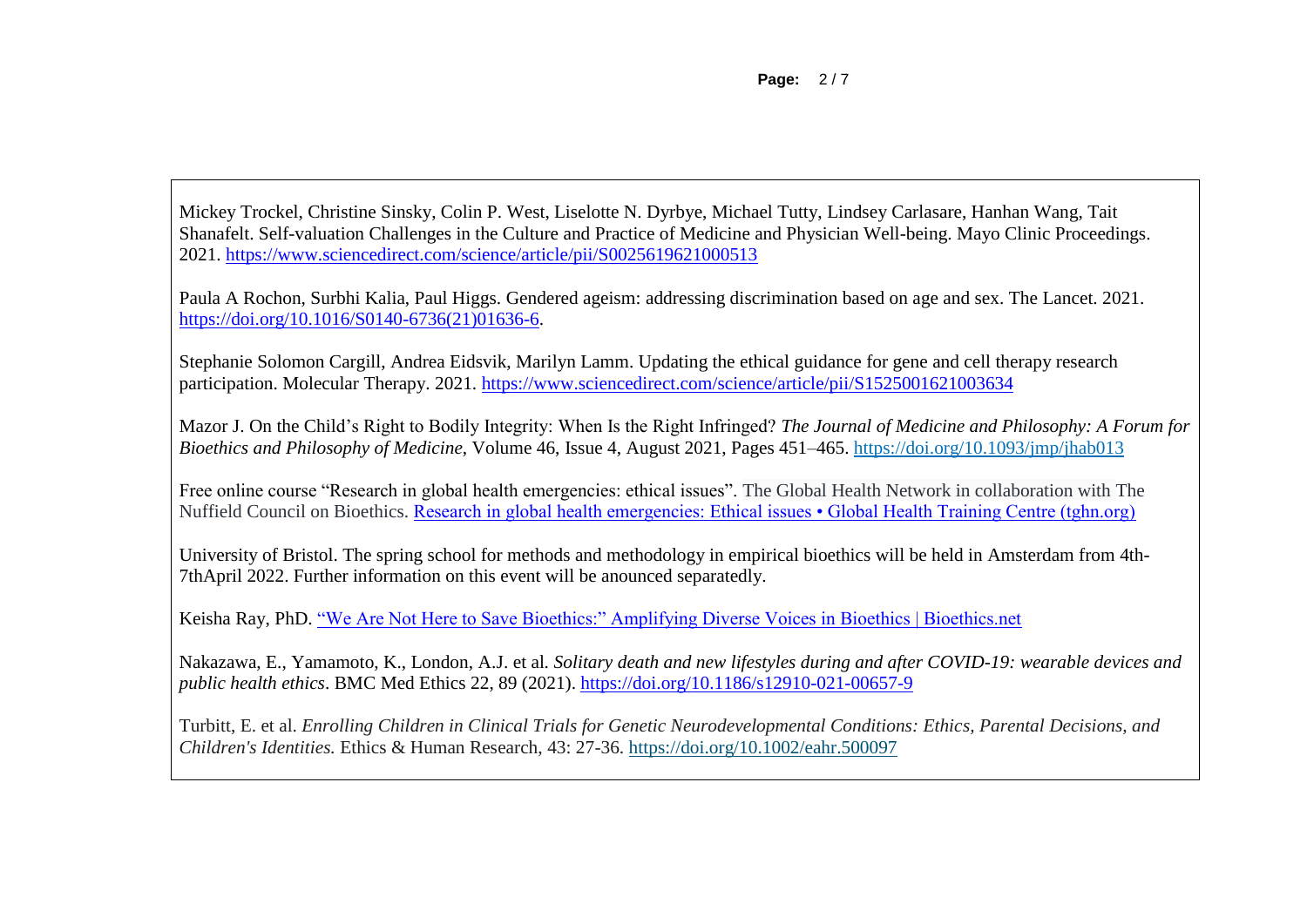### **Vecka 29**

En del av filosofers yrkeskunskap går ut på att identifiera fenomenen och sätta ord på dem, och det borde vi fått mer av under pandemin, skriver Per Sandin. [Så har pandemin visat att filosofer bör axla rollen som rådgivare -](https://etidning.dn.se/2359/del-b/428977/2021-07-15/21758053/sa-har-pandemin-visat-att-filosofer-bor-axla-rollen-som-radgivare) Del B (dn.se)

Linjen har varit att det är *lockdown*-länder, där även mindre barn hållits borta från skolorna, som nu betalar ett högt pris i form av psykisk ohälsa. Men de svenska barn som drabbats av postcovid berättar en annan historia, skriver Lisa Bjurwald. [Pandemins](https://www.dagensarena.se/opinion/pandemins-obekvama-offer/)  [obekväma offer -](https://www.dagensarena.se/opinion/pandemins-obekvama-offer/) Dagens Arena

Läs mer: Barnombudsmannens rapport. [barnombudsmannens-rapport---covid-19-pandemins-konsekvenser-for-barn-slutredovisning](https://www.barnombudsmannen.se/globalassets/dokument-for-nedladdning/publikationer/publikationer2/barnombudsmannens-rapport---covid-19-pandemins-konsekvenser-for-barn-slutredovisning-av-regeringsuppdrag_.pdf?fbclid=IwAR0bslgJdyM5CiqlaT7gPZp2460lxW0H5fZ-i8AzAicULjVToxqQ1Ap4pvI)[av-regeringsuppdrag\\_.pdf](https://www.barnombudsmannen.se/globalassets/dokument-for-nedladdning/publikationer/publikationer2/barnombudsmannens-rapport---covid-19-pandemins-konsekvenser-for-barn-slutredovisning-av-regeringsuppdrag_.pdf?fbclid=IwAR0bslgJdyM5CiqlaT7gPZp2460lxW0H5fZ-i8AzAicULjVToxqQ1Ap4pvI)

Samtal med Ole Petter Ottersen, Karolinska Institutet samt tidigare läkarstudenten Natte Hillerberg**,** ST-läkare och Simon Isaksson, Sveriges Radios reporter i New York. [Borde Karolinska Institutets salar byta namn? -](https://sverigesradio.se/artikel/borde-karolinska-institutets-salar-byta-namn) P1-morgon | Sveriges Radio Läs mer: [Beslut kring användandet av namnet Retzius på KI väntas i höst \(lakartidningen.se\)](https://lakartidningen.se/aktuellt/nyheter/2021/07/beslut-kring-anvandandet-av-namnet-retzius-pa-ki-vantas-i-host/) Mörkt kapitel i KI:s historia – en utgångspunkt för debatt om vår värdegrund - [Ole Petter Ottersen, president Karolinska Institutet](https://blog.ki.se/rektor/2021/05/28/morkt-kapitel-i-kis-historia-en-utgangspunkt-for-debatt-om-var-vardegrund/) [Medicinhistoriska och etiska aspekter på historiska minnesmärken och samlingar på Karolinska Institutet -](https://blog.ki.se/rektor/2020/10/14/medicinhistoriska-och-etiska-aspekter-pa-historiska-minnesmarken-och-samlingar-pa-karolinska-institutet/) Ole Petter Ottersen, [president Karolinska Institutet \(ki.se\)](https://blog.ki.se/rektor/2020/10/14/medicinhistoriska-och-etiska-aspekter-pa-historiska-minnesmarken-och-samlingar-pa-karolinska-institutet/)

IVO. Vårdcentral missade livshotande blodproppar. [Närhälsan lex Maria-anmäler händelse -](https://www.dagensmedicin.se/vardens-styrning/patientsakerhet/vardcentral-missade-livshotande-blodproppar/) Dagens Medicin

IVO. Vårdbeslut var otydliga och det fanns risker för patientsäkerheten. [Vårdcentral får kritik av Ivo för behandlingsbegränsningar](https://lakartidningen.se/aktuellt/patientsakerhet/2021/07/vardcentral-far-kritik-av-ivo-for-behandlingsbegransningar/)  [\(lakartidningen.se\)](https://lakartidningen.se/aktuellt/patientsakerhet/2021/07/vardcentral-far-kritik-av-ivo-for-behandlingsbegransningar/)

[Consciousness and complexity: theoretical challenges for a practically useful idea -](https://ethicsblog.crb.uu.se/2021/07/13/consciousness-and-complexity-theoretical-challenges-for-a-practically-useful-idea/) The Ethics Blog (uu.se)

*Clinicians and policymakers need to start asking tough questions following aducanumab's approval.* Mildred Salomon president of The Hastings Center, a bioethics research institute. [The Stakes of an FDA Probe on New Alzheimer's Drug | MedPage Today](https://www.medpagetoday.com/opinion/second-opinions/93655)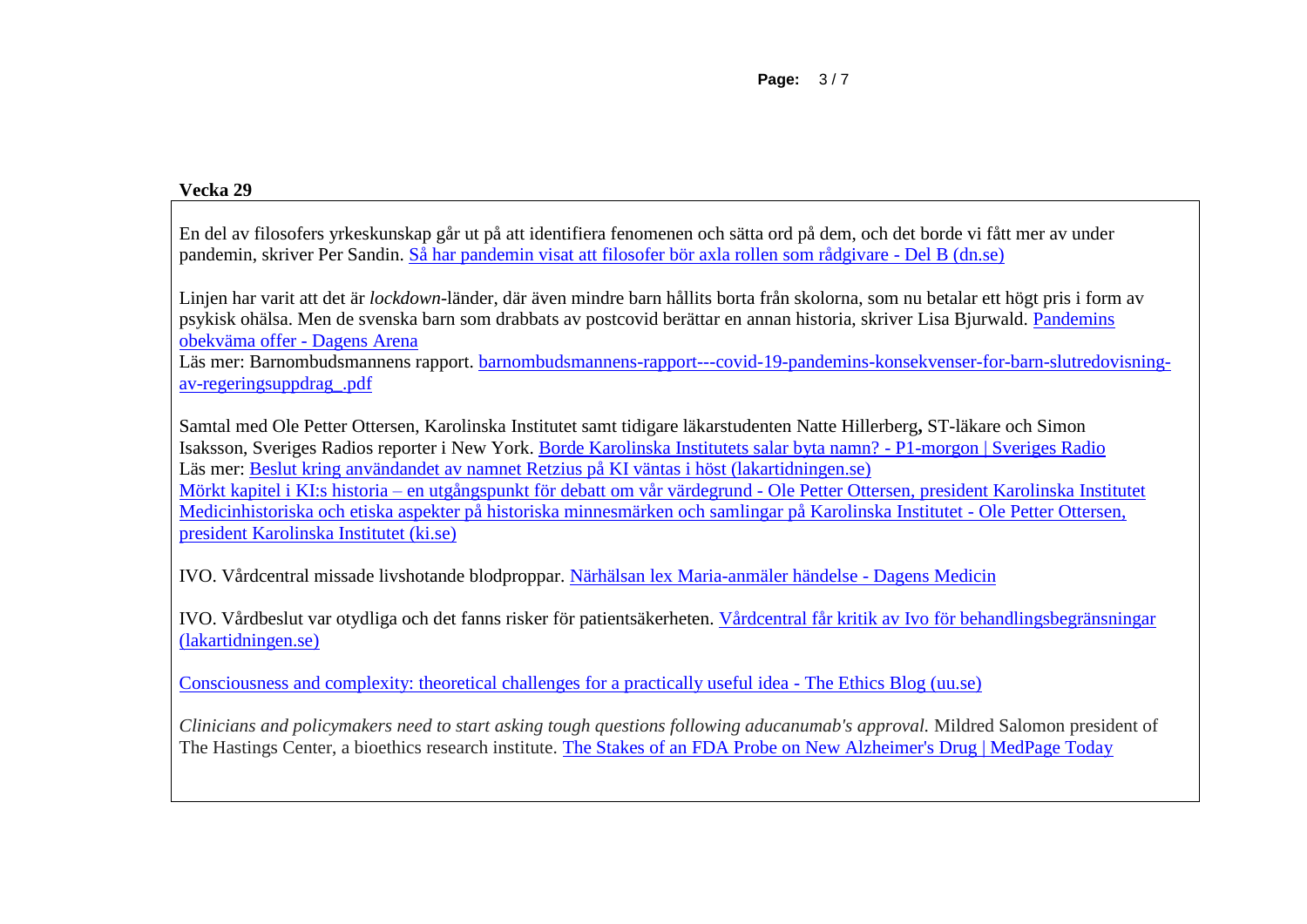**Page:** 4 / 7

Park J, Saha S, Chee B, Taylor J, Beach MC. *Physician Use of Stigmatizing Language in Patient Medical Records.* JAMA Netw Open. 2021;4(7):e2117052.<https://jamanetwork.com/journals/jamanetworkopen/fullarticle/2781937>

Hospitals are required to provide medical interpreters free of charge to patients who don't speak English, but with increased demand and reduced supply of interpreters during the pandemic, many hospitals have cut corners, providing incomplete or subpar professional medical interpretation to the patients who need it. [Covid Doesn't Justify Cutting Corners on Medical Interpretation -](https://www.thehastingscenter.org/covid-doesnt-justify-cutting-corners-on-medical-interpretation/) The Hastings **[Center](https://www.thehastingscenter.org/covid-doesnt-justify-cutting-corners-on-medical-interpretation/)** 

It is crucial that COVID-19 Certificates and Vaccine Passports are not designed, implemented nor used as a privilege and should not infringe freedom of choice, but rather as a way to create an epidemiologically safer environment for everyone. [UNESCO's ethics](https://en.unesco.org/news/unescos-ethics-commissions-call-address-ethical-issues-covid-19-certificates)  [commissions call to address ethical issues of COVID-19 certificates](https://en.unesco.org/news/unescos-ethics-commissions-call-address-ethical-issues-covid-19-certificates)

Trisha Greenhalgh. *Moral uncertainty: A case study of Covid-19.* Patient Education and Counseling. <https://doi.org/10.1016/j.pec.2021.07.022>

(…) the absence of sustained ethical discourse at the level of government has created fundamental challenges to establishing how responsibility should be understood-practically, and as a matter of principle. [Personal responsibility versus legal obligation? Why](https://www.nuffieldbioethics.org/blog/personal-responsibility-versus-legal-obligation-why-simplistic-binaries-make-for-bad-pandemic-responses)  [simplistic binaries make for bad pandemic responses -](https://www.nuffieldbioethics.org/blog/personal-responsibility-versus-legal-obligation-why-simplistic-binaries-make-for-bad-pandemic-responses) The Nuffield Council on Bioethics (nuffieldbioethics.org)

Survey for practitioners who work with older people - [The Nuffield Council on Bioethics \(nuffieldbioethics.org\)](https://www.nuffieldbioethics.org/publications/the-future-of-ageing/survey-for-practitioners-who-work-with-older-people) [Health technologies and the future of ageing: survey for practitioners who work with older people \(office.com\)](https://forms.office.com/pages/responsepage.aspx?id=6sbYfgGvYUe4S_MP-CPVAYsUJ9gDEGNCo7x5-mA_GbtURUNNQkZLVkk1MU9FQlhBNzI4NVUzQk9IMiQlQCN0PWcu)

Jennifer Dobson. [Invisible Illness and Measurability | Journal of Ethics | American Medical Association \(ama-assn.org\)](https://journalofethics.ama-assn.org/article/invisible-illness-and-measurability/2021-07)

Dorothy Wall, MA. AMA J Ethics. 2021;23(7):E590-595. [The Importance of Listening in Treating Invisible Illness and Long-Haul](https://journalofethics.ama-assn.org/article/importance-listening-treating-invisible-illness-and-long-haul-covid-19/2021-07)  [COVID-19 | Journal of Ethics | American Medical Association \(ama-assn.org\)](https://journalofethics.ama-assn.org/article/importance-listening-treating-invisible-illness-and-long-haul-covid-19/2021-07)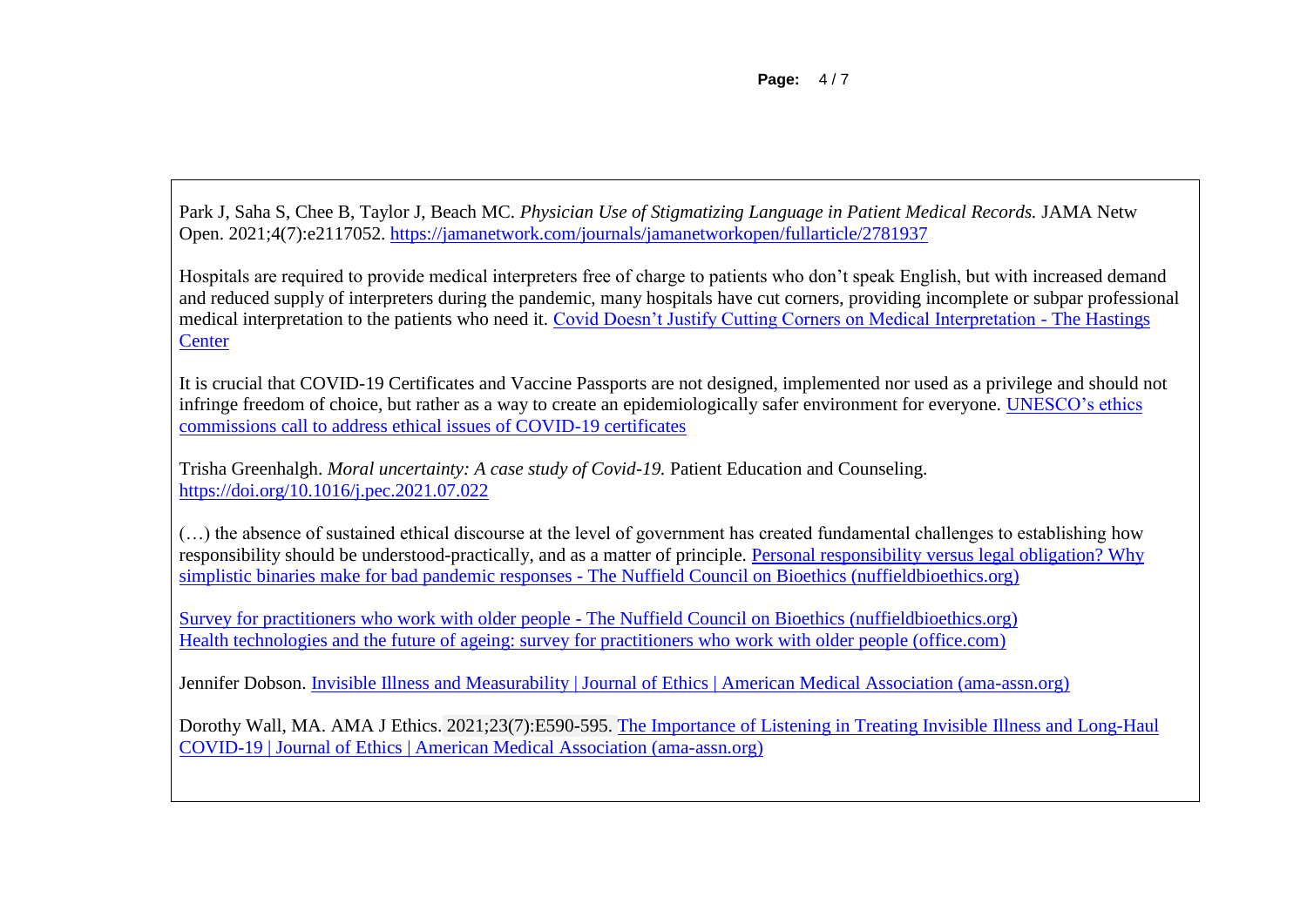**Page:** 5 / 7

Lorettu, L., Nivoli, A.M.A., Daga, I. et al. *Six things to know about the homicides of doctors: a review of 30 years from Italy.* BMC Public Health 21, 1318 (2021).<https://doi.org/10.1186/s12889-021-11404-5>

Grauman, Å., Hansson, M., James, S. et al. *Communicating Test Results from a General Health Check: Preferences from a Discrete Choice Experiment Survey*. Patient (2021).<https://doi.org/10.1007/s40271-021-00512-4>

Phillips, A., Borry, P., Van Hoyweghen, I. et al. *Disclosure of genetic information to family members: a systematic review of normative documents.* Genet Med (2021).<https://doi.org/10.1038/s41436-021-01248-0>

[WHO issues new recommendations on human genome editing for the advancement of public health](https://www.who.int/news/item/12-07-2021-who-issues-new-recommendations-on-human-genome-editing-for-the-advancement-of-public-health)

[New Regulation for Organ Procurement Will Improve Equity and Save Lives -](https://www.thehastingscenter.org/new-regulation-for-organ-procurement-will-improve-equity-and-save-lives/) The Hastings Center

Report on ethicists as activists. [Hastings Center Report: Vol 51, No 4 \(wiley.com\)](https://onlinelibrary.wiley.com/toc/1552146x/2021/51/4)

van Beinum A, Murphy N, Weijer C*,* et al. *Family experiences with non-therapeutic research on dying patients in the intensive care unit.* Journal of Medical Ethics Published Online First: 14 July 2021. doi: [https://jme.bmj.com/content/early/2021/07/14/medethics-](https://jme.bmj.com/content/early/2021/07/14/medethics-2021-107311)[2021-107311](https://jme.bmj.com/content/early/2021/07/14/medethics-2021-107311)

Bliamptis J, Barnhill A. Physician perspectives on placebo ethics. *Journal of Medical Ethics* Published Online First: 13 July 2021. <https://jme.bmj.com/content/early/2021/07/12/medethics-2021-107446>

# **Vecka 28**

"Sjukvården behöver en storstädning". Stella Cizinsky, Mats Alvesson. <https://www.svd.se/sjukvarden-behover-en-storstadning>

*Så försvann integriteten inom svensk vård.* Fia Ewald.<https://dagensarena.se/essa/hur-integriteten-forsvann-inim-svensk-vard>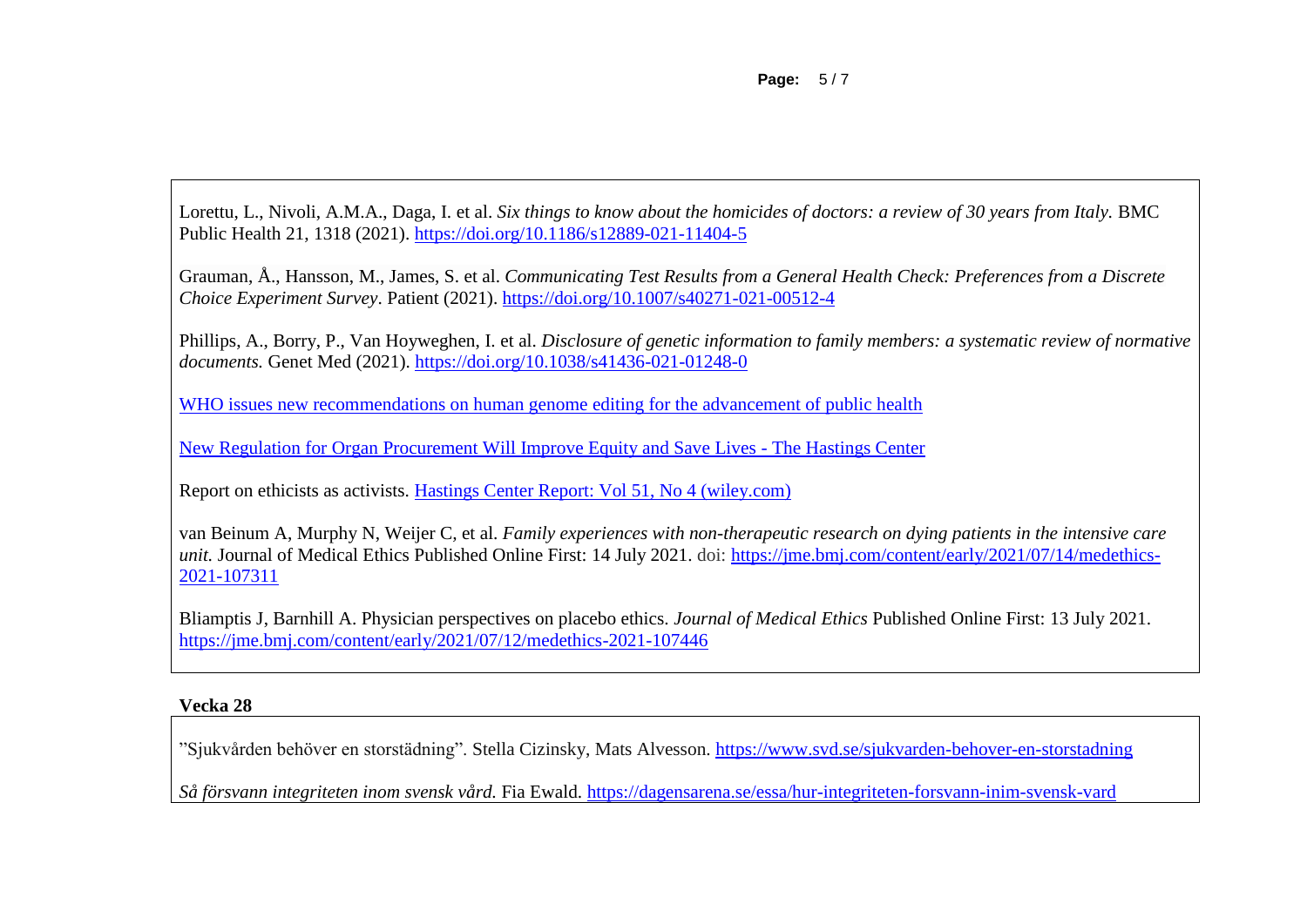**Page:** 6 / 7

*Bortprioriterad omvårdnad medför ökat lidande, ökade kostnader för samhället, förlängt behov av sjukvård och ökad risk för död,* skriver debattörer från Svensk sjuksköterskeförening. [https://dagensmedicin.se/opinion/debatt/att-prioritera-bort-omvardnad-kan-vara](https://dagensmedicin.se/opinion/debatt/att-prioritera-bort-omvardnad-kan-vara-livsfarligt/)[livsfarligt/](https://dagensmedicin.se/opinion/debatt/att-prioritera-bort-omvardnad-kan-vara-livsfarligt/)

[Forskning: För mycket empati kan vara skadligt | SvD](https://www.svd.se/pa-samhallsniva-kan-empati-vara-livsfarligt/om/forskning--vetenskap)

[Ivo: Brister i vården av äldre i början av pandemin \(lakartidningen.se\)](https://lakartidningen.se/aktuellt/nyheter/2021/07/ivo-brister-i-varden-av-aldre-i-borjan-av-pandemin/)

[Medicin utan mänsklighet \(lakartidningen.se\)](https://lakartidningen.se/aktuellt/kultur-2/2021/06/medicin-utan-mansklighet/#comment-23241)

De Marco, G., Douglas, T. & Savulescu, J. Healthcare. *Responsibility and Golden Opportunities.* Ethic Theory Moral Prac (2021). <https://doi.org/10.1007/s10677-021-10208-1>

Joyeeta G. Dastidar. *When Imaging Data Contradict a Patient's Self-report, How Should Clinicians Proceed?* AMA J Ethics. 2021;23(7):E524-529. doi: 10.1001/amajethics.2021.524.

Wendrich-van Dael A, Gilissen J, Van Humbeeck L, et al. Advance care planning in nursing homes: new conversation and documentation tools. BMJ Supportive & Palliative Care Published Online First: 23 June 2021. doi: 10.1136/bmjspcare-2021-003008.

Michael Certo. *Quality of Life? Suffering? Covid-19 Intensifies Challenges in Discussing Life-Sustaining Treatment.*  <https://www.thehastingscenter.org/quality-of-life-suffering-covid-19-intesifies-challenges-in-discussing-life-sustaining-treatment/>

# **Vecka 26 + 27**

Region Skåne ska granska fler journaler där äldre fått beslut om behandlingsbegränsningar. Alla vårdcentraler uppmanas också gå igenom de samordnade individuella vårdplaner som gjorts under pandemin.